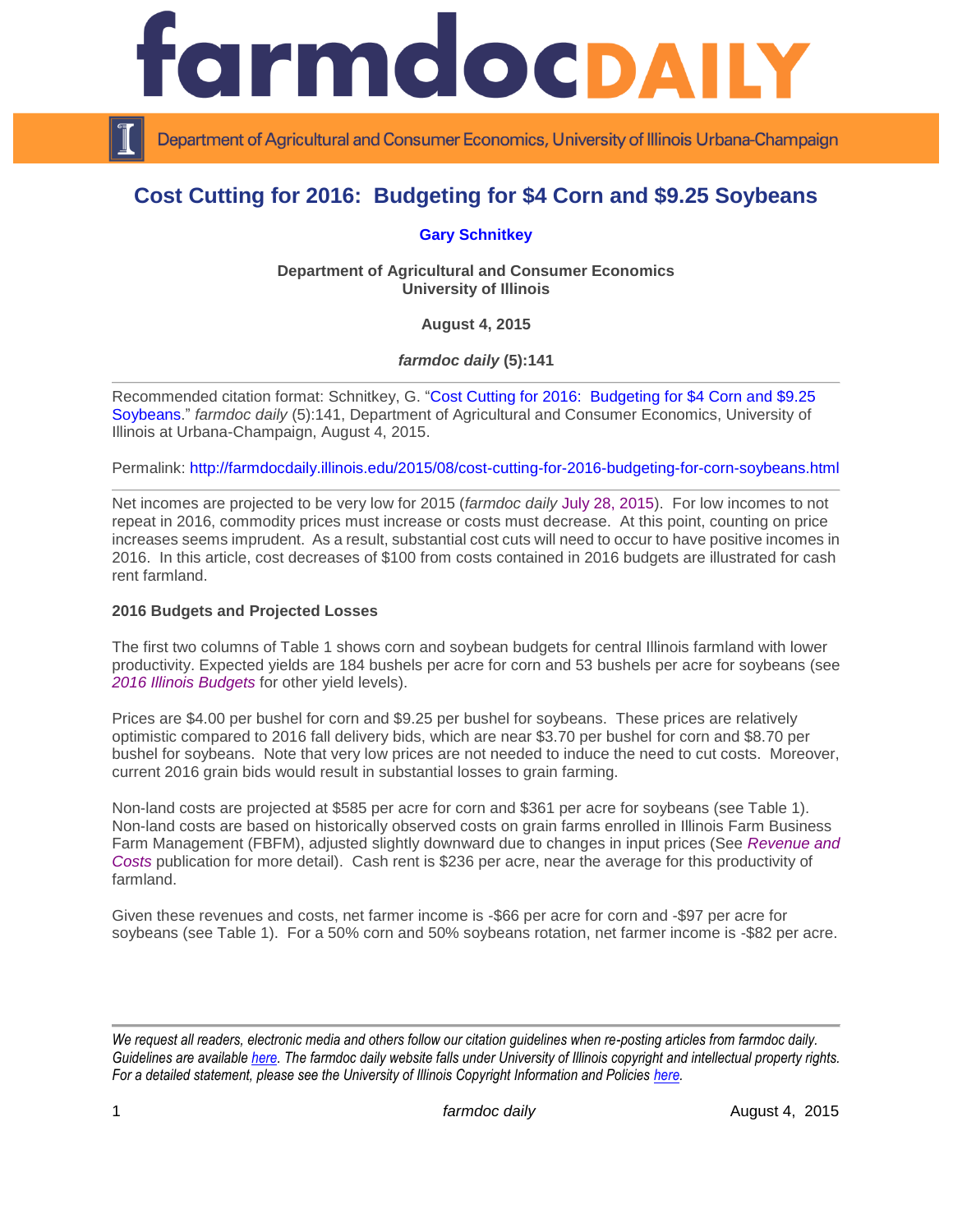|                                 | 2016 Budgets <sup>1</sup> |          | With \$100 of Cuts <sup>1</sup> |          |
|---------------------------------|---------------------------|----------|---------------------------------|----------|
|                                 | Corn                      | Soybeans | Corn                            | Soybeans |
| Yield per acre                  | 184                       | 53       | 184                             | 53       |
| Price per bu                    | \$4.00                    | \$9.25   | \$4.00                          | \$9.25   |
| Crop revenue                    | \$736                     | \$490    | \$736                           | \$490    |
| ARC/PLC                         | 20                        | 10       | 20                              | 10       |
| Crop insurance proceeds         | 0                         | 0        | $\Omega$                        | 0        |
| <b>Gross revenue</b>            | \$756                     | \$500    | \$756                           | \$500    |
| Fertilizers                     | \$138                     | \$39     | \$128                           | \$29     |
| Pesticides                      | 60                        | 40       | 60                              | 40       |
| Seed                            | 128                       | 78       | 110                             | 60       |
| Drying                          | 18                        | 1        | 18                              | 1        |
| Storage                         | 5                         | 4        | 5                               | 4        |
| Crop insurance                  | 26                        | 18       | 26                              | 18       |
| <b>Total direct costs</b>       | \$375                     | \$180    | \$347                           | \$152    |
| Machine hire/lease              | \$13                      | \$9      | \$13                            | \$9      |
| Utilities                       | 5                         | 4        | 5                               | 4        |
| Machine repair                  | 28                        | 23       | 28                              | 23       |
| Fuel and oil                    | 20                        | 20       | 20                              | 20       |
| Light vehicle                   | $\overline{2}$            | 1        | $\overline{2}$                  | 1        |
| Mach. depreciation              | 68                        | 63       | 48                              | 43       |
| <b>Total power costs</b>        | \$136                     | \$120    | \$116                           | \$100    |
| Hired labor                     | \$18                      | \$16     | \$18                            | \$16     |
| Building repair and rent        | 11                        | 5        | 11                              | 5        |
| <b>Building depreciation</b>    | 13                        | 11       | 13                              | 11       |
| Insurance                       | 10                        | 10       | 10                              | 10       |
| Misc                            | 8                         | 8        | 6                               | 6        |
| Interest (non-land)             | 15                        | 11       | 15                              | 11       |
| <b>Total overhead costs</b>     | \$75                      | \$61     | \$73                            | \$59     |
| <b>Total non-land costs</b>     | \$586                     | \$361    | \$536                           | \$311    |
| <b>Operator and land return</b> | \$170                     | \$139    | \$220                           | \$189    |
| <b>Cash rent</b>                | \$236                     | \$236    | \$186                           | \$186    |
| <b>Net Farmer Income</b>        | $-$ \$66                  | -\$97    | \$34                            | \$3      |

# **Table 1. 2016 Budgets for Central Illinois Farmland with Lower Productivity**

 $1$  The first two columns are from the 2016 Crop Budgets. The final two columns include budgets with \$100 per acre of cost cuts.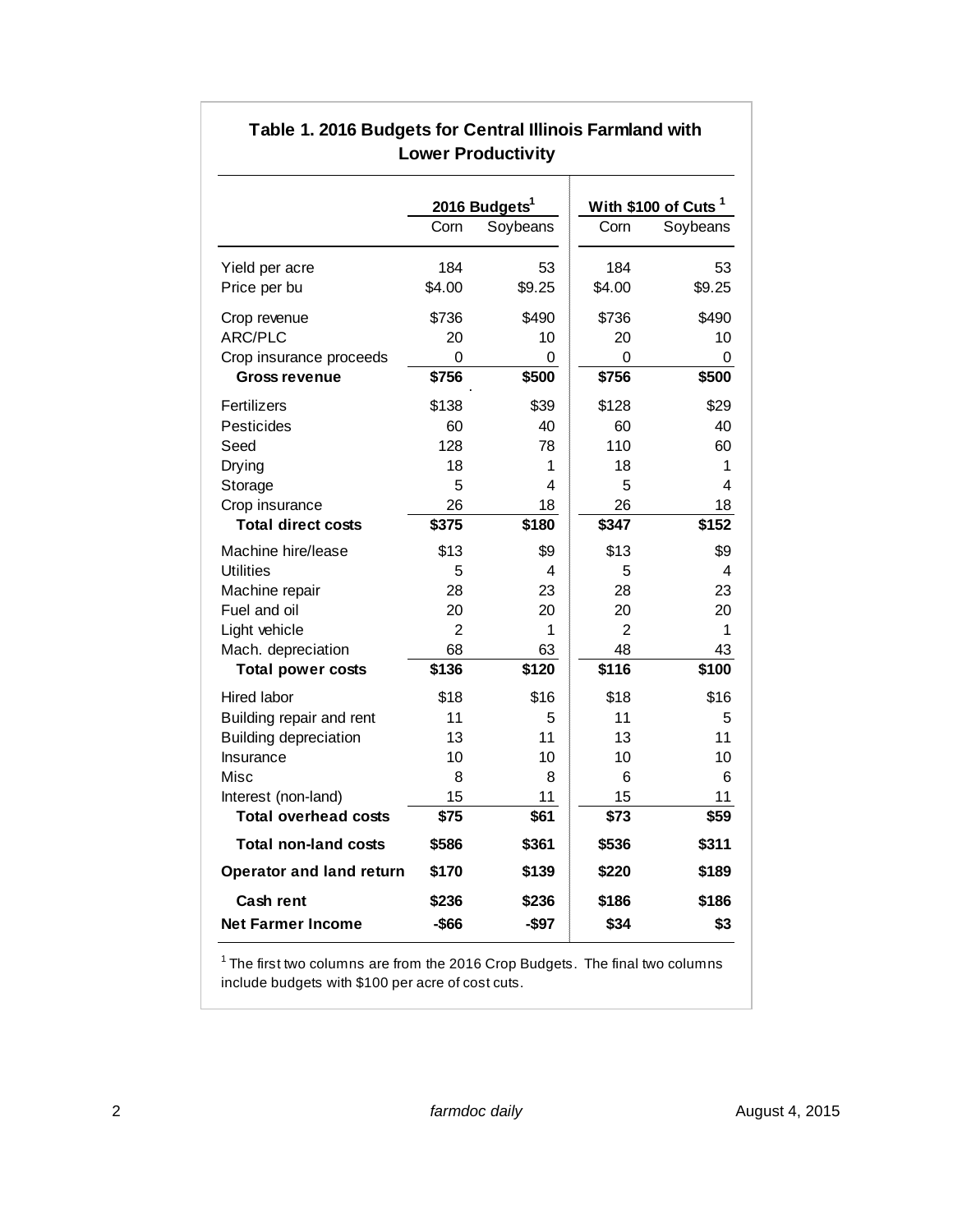# **Cost Cutting**

Given revenues shown in these budgets, costs must be reduced to have positive returns. Cost cuts of \$100 per acre will be used at the target. Cuts of \$100 per acre would result in \$19 per acre of net farmer income, levels that are relatively low and do not provide much margin. A \$100 cost cut implies total cost reductions of 12% for corn and 17% for soybeans. These are very large cost reductions.

Cost cuts of \$100 can be achieved in a variety of ways. Reductions in the second two columns include:

- Cash rent was reduced by \$50 per acre from \$236 per acre to \$186 per acre (see Table 1). It was decided to split cost reductions between cash rent and non-land costs. Placing all cost cuts on non-land costs would result in a \$136 per acre cash rent, roughly the same level as from 2004 through 2006.
- Misc expenses were reduced by \$2 per acre from \$8 per acre to \$6 per acre, indicating a general emphasis on cost control.
- Machinery depreciation was reduced \$20 per acre. For corn, this resulted in a reduction from \$68 per acre down to \$48 per acre. Reducing depreciation requires that capital purchases are very low. The \$20 reduction assumes that capital expenditures are near \$0 per acre. Even given a \$0 target, it is not assured that machinery depreciation could be reduced by \$20 per acre; however, near \$0 in capital purchase would impact cash flows.
- Fertilizer costs were reduced by \$10 per acre. For corn, this results in fertilizer costs from \$138 per acre to \$128 per acre. These costs are reduced either through lower rates. Hopefully, some price reductions in fertilizer costs may occur.
- Seed costs were reduced by \$18 per acre. For corn, this would reduce seed costs from \$128 per acre to \$110 per acre. How this cost reduction occurs is not exactly certain. Seeding rates may need to be lowered, and hybrids with lower technology may need to be purchased. Perhaps some price relief will exist for 2016 hybrids and varieties.

## **Focus of Cost Cuts**

In the above example, the majority of non-land cost cuts were made to fertilizers, seed, and machinery depreciation. These three costs accounted for 71% of cost increases between 2006 through 2013 (see *farmdoc daily* [September 16, 2014\)](http://farmdocdaily.illinois.edu/2014/09/will-non-land-costs-decrease-in-2015.html). These three costs plus pesticide costs account for 67% of non-land costs for corn and 61% for soybeans. Cost costs in these four areas must occur if sizable reductions in non-land costs are to occur.

#### **Price Increases Achieving Same Result as \$100 Per Acre Cost Decrease**

Higher commodity prices could have the same impact on net farm income as cost reductions. A corn price of \$4.65 for corn and \$10.75 for soybeans results in the same income as \$100 in cuts. The \$4.65 corn price and \$10.75 soybean price are close to projections of the long-run averages (*farmdoc daily* [February 27,](http://farmdocdaily.illinois.edu/2013/02/new-era-crop-prices-five-year-review.html)  [2013\)](http://farmdocdaily.illinois.edu/2013/02/new-era-crop-prices-five-year-review.html). At these prices, income would be \$19 per acre, a relatively low level, suggesting that costs need to be reduced even if prices approach projected long-run averages.

#### **What Would Net Income be at Current 2016 Fall Grain Bids?**

Current cash bids for 2016 delivery are \$3.70 for corn and \$8.70 for soybeans. At those current bids, net farmer income would be -\$124 per acre without the \$100 of cost cuts, given a split of 50% corn and 50% soybeans. With the \$100 of cost cuts, net incomes would be -\$24 per acre. Even after \$100 of cost cuts, incomes would be negative given fall delivery bids, pointing to the risks that exist if costs are not cut.

#### **Summary**

At this point, relatively large cost cuts need to occur before positive incomes in 2016 budgets. Even with \$100 per acre of cost reductions, incomes would be negative at current 2016 fall delivery prices. Even likely long-run averages prices result in low incomes without substantial cuts in costs.